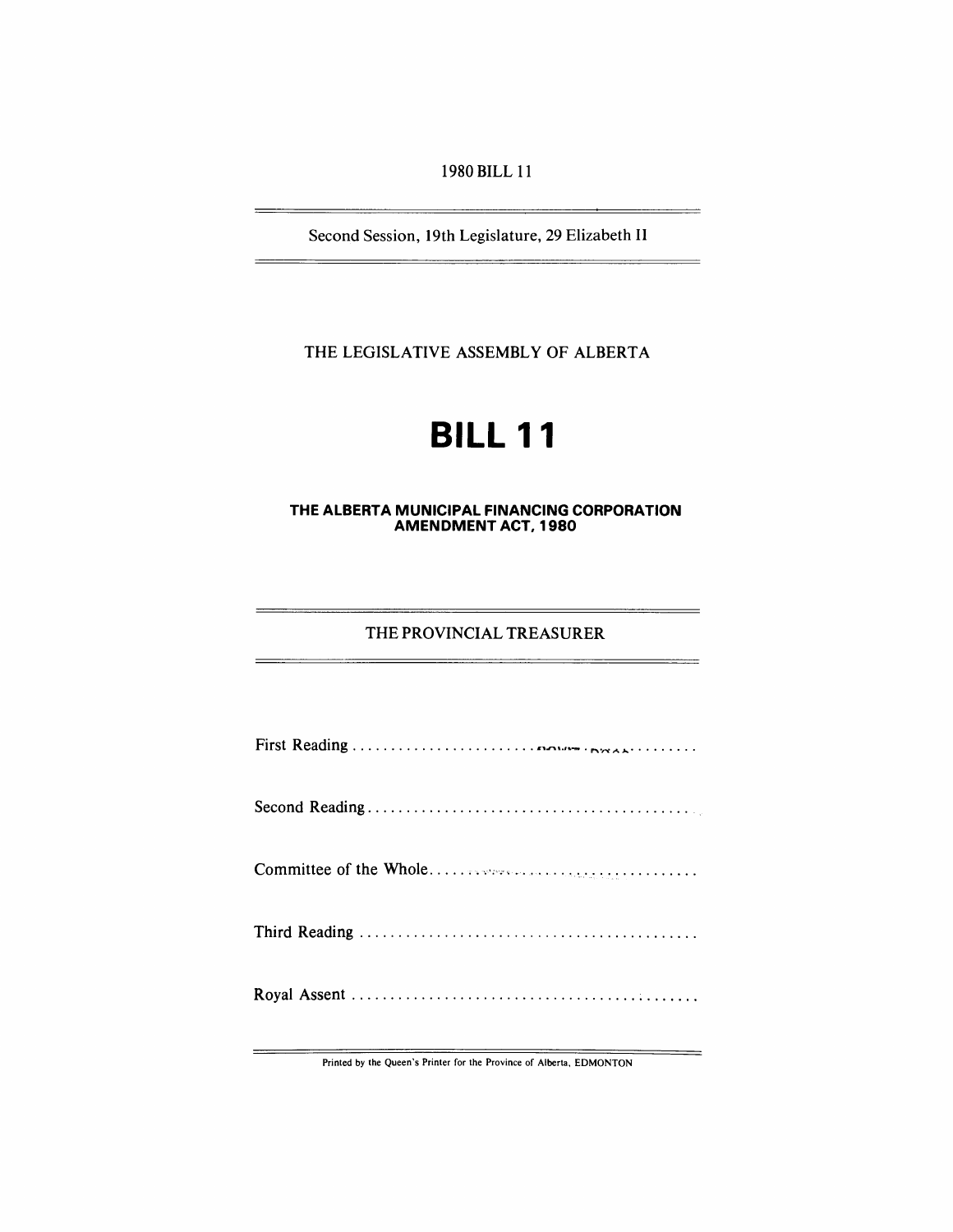Bill 11

# **BILL 11**

#### 1980

#### **THE ALBERTA MUNICIPAL FINANCING CORPORATION AMENDMENT ACT, 1980**

*(Assented to , 1980)* 

HER MAJESTY, by and with the advice and consent of the Legislative Assembly of Alberta, enacts as follows:

*1 The Alberta Municipal Financing Corporation Act is amended by this Act.* 

*2 Section* 2 *is amended* 

*(a) by renumbering clause (a) as (a.1) and by adding the folloWing before clause (a.1):* 

(a) "approved hospital" means an approved hospital as defined in *The Alberta Hospitals Act;* 

*(b) by repealing clauses (e) to (h) and substituting the following:* 

(e) "council" means the council, board or other governing body of a city, town, school district, approved hospital, hospital district or a municipality, other than an improvement district or special area;

(f) "hospital district" means a hospital district as defined in *The Alberta Hospitals Act* or a district as defined in *The Nursing Homes Act;* 

(g) "municipality" means an improvement district, municipal district, special area, county, irrigation district, drainage district or water authority, within Alberta;

(h) "school district" means a school district or school division under *The School Act,* a public college under *The Colleges Act* or a university under *The Universities Act;* 

 $(i)$  "securities" includes bonds, debentures, guaranteed investment certificates or receipts, certificates of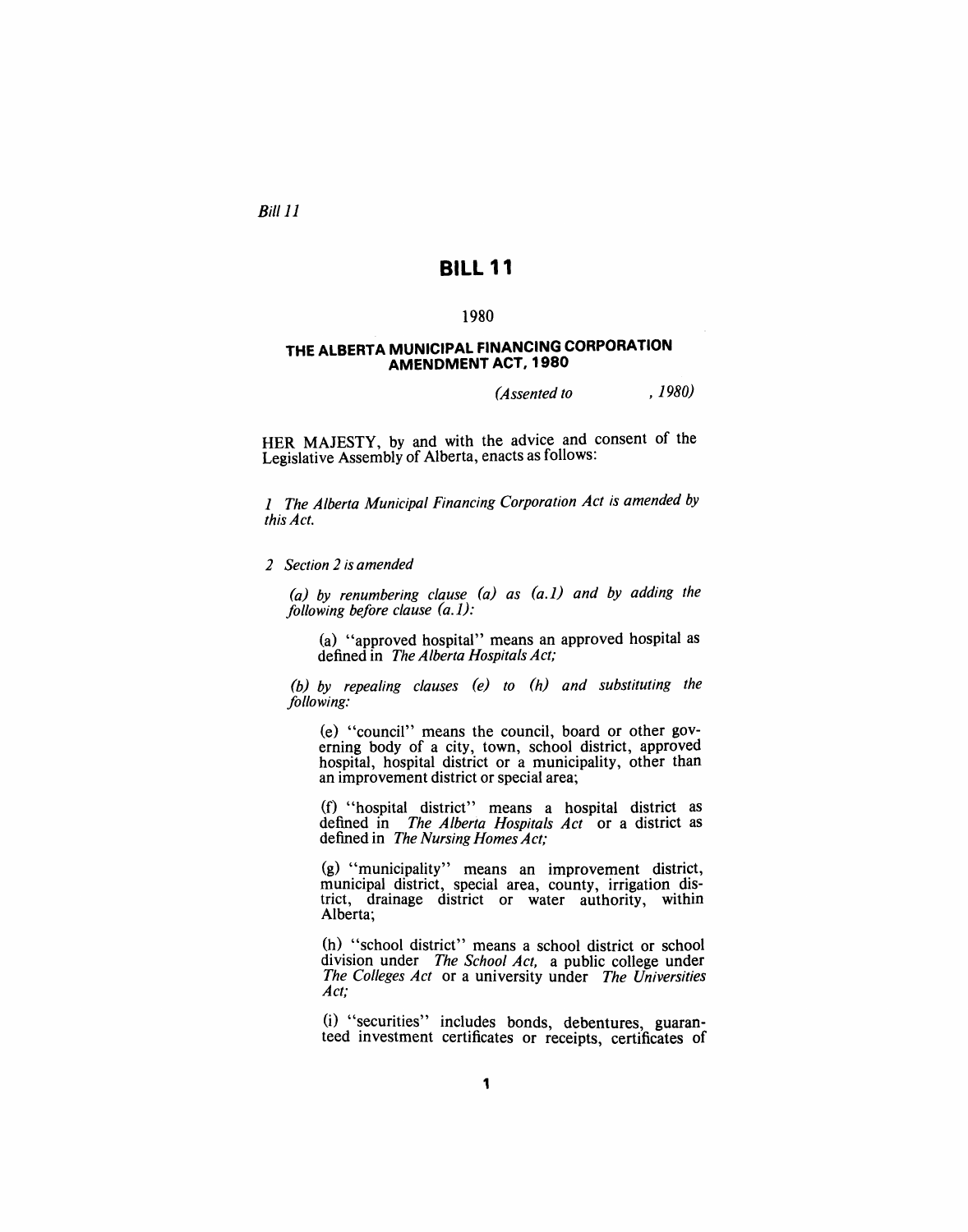#### **Explanatory Notes**

1 This Bill will amend chapter 14 of the Revised Statutes of Alberta 1970.

#### 2 Section  $2(e)$  to  $(h)$  presently read:

*(e)* "council" means the council or other governing body of a city, town or *municipality within Alberta;* 

(f) *"municipality" means an improvement district, municipal district, special area, county, school district, school division, hospital district or the owners* 0/ *an approved hospital under The Alberta Hospitals Act or irrigation district or drainage district within Alberta;* 

*(g) "regulations" means the regulations made pursuant to this Act by the Lieutenant Governor in Council;* 

*(h) "town" means a town or village under The Municipal Government Act.*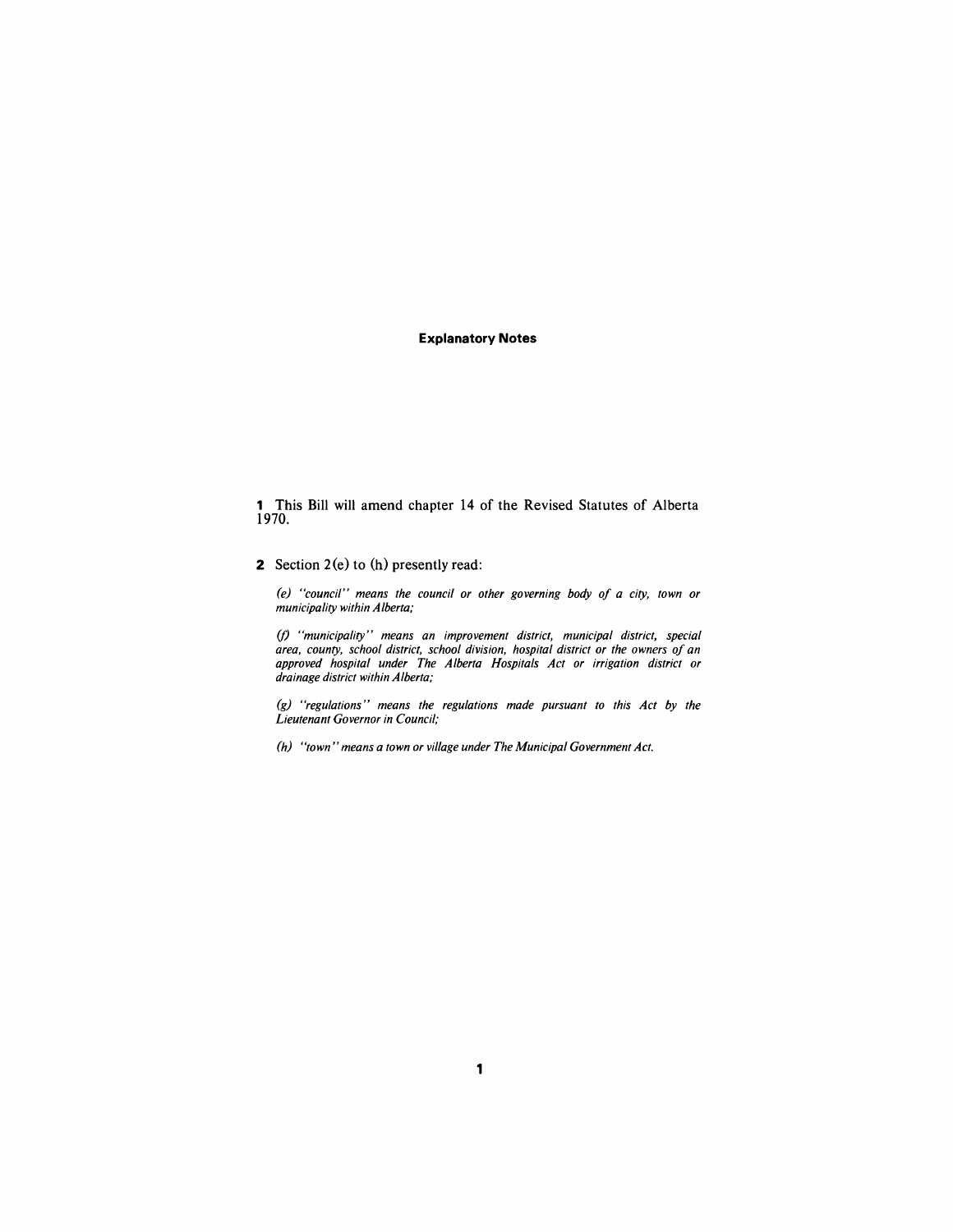deposit, deposit receipts, bills, notes and mortgages of real or personal property;

G) "town" means a town, village or summer village under *The Municipal Government Act.* 

*3 Section* 3 *is repealed.* 

## *4 Section* 6 *is repealed and the following is substituted:*

6(1) The share capital of the corporation shall consist of

(a) 4500 Class A shares to be allotted only to Her Majesty the Queen in right of Alberta,

(b) 1000 Class B shares to be allotted only to municipalities, approved hospitals and hospital districts,

(c) 750 Class C shares to be allotted only to cities,

(d) 750 Class D shares to be allotted only to towns, and

(e) 500 Class E shares to 'be allotted only to school districts.

(2) All shares of the corporation are common shares with an issued value of \$10.

(3) The only voting rights attached to a share of the corporation are those set out in this Act.

#### *f* Section 7 is repealed and the following is substituted:

7 (1) The rights attached to Class A shares that have been allotted may be exercised on behalf of the holder of them by the Provincial Treasurer.

(2) The rights attached to Class B shares that have been allotted to an approved hospital, a hospital district or a municipality, other than an improvement district or special area, may be exercised on behalf of the holder of them by its council.

(3) The rights attached to Class B shares that have been allotted to an improvement district or special area may be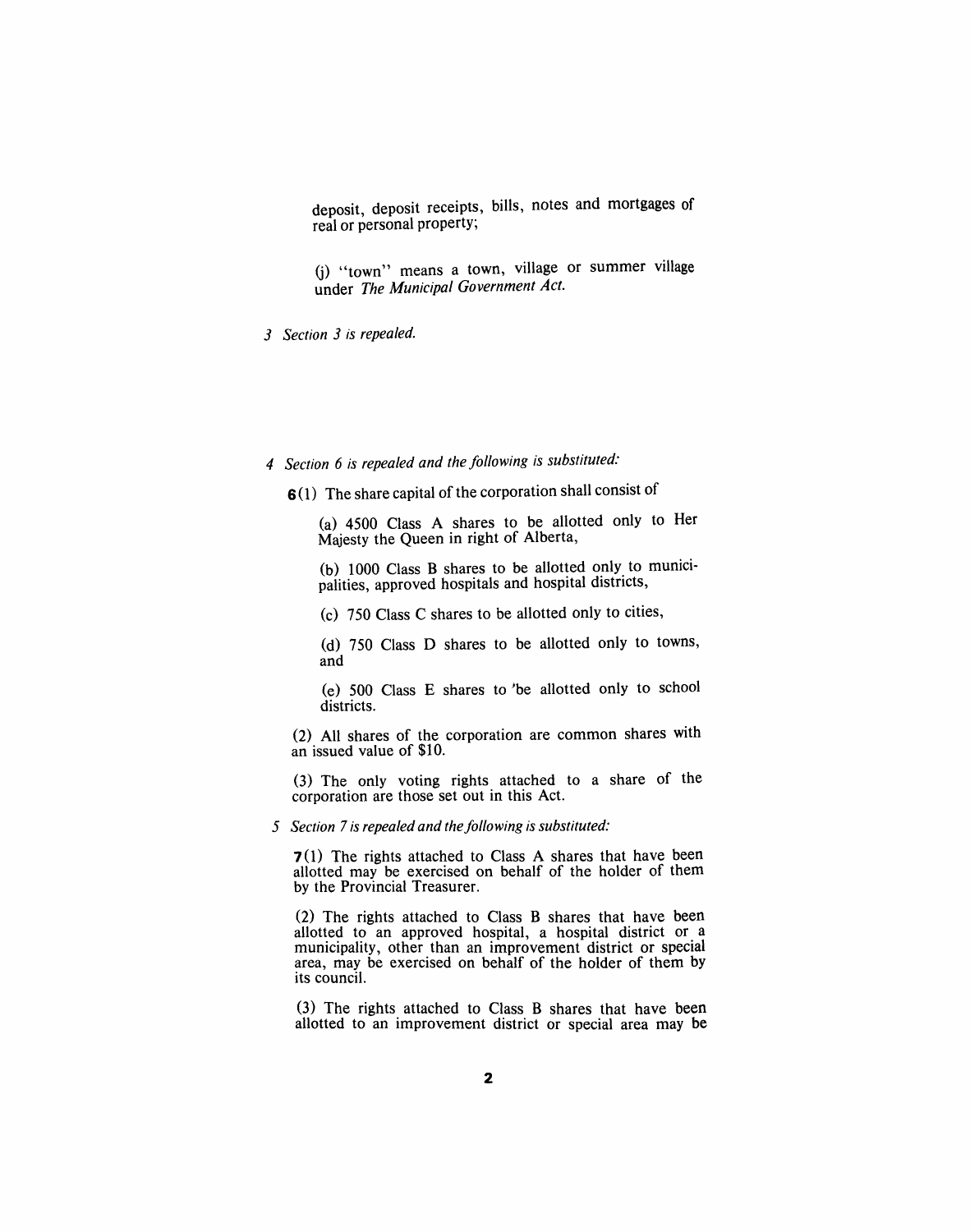#### 3 Section 3 presently reads:

*3 The purpose of this Act is to establish a non-profit corporation to assist in municipal financing at the Board's discretion by purchase and sale of municipal securities at lowest possible cost, and to provide a convenient and accessible means to the people of the Province of investing in the debentures and other*   $securities of provided municipal.$ 

#### 4 Section 6 presently reads:

*6(J) The capital stock of the corporation shall consist of* 

- *(a)* 3,000 Class A common shares of the par value of \$10,
- *(b) 1,000 Class B common shares of the par value of\$10,*
- *(c) 500 Class* C *common shares of the par value of \$10,*
- *(d) 500 Class D common shares of the par value of \$10.*

*(2) Voting rights as herein limited are attached to all classes of common shares of the corporation.* 

Class E shares are created.

#### 5 Section 7 presently reads:

*l(J) Class A common shares shall be allotted only to the Crown in right of Alberta as represented by the Provincial Treasurer.* 

- *(2) Class B common shares shall be allotted only to municipalities.*
- *(3) Class* C *common shares shall be allotted only to cities.*
- *(4) Class D common shares shall be allotted only to towns.*

*(5) In the case of improvement districts and special areas, the Class B common shares alloted in respect thereof shall be issued to the Minister of Municipal Affairs in the name of and on behalf of the improvement district or special area to*  which the shares are allotted, and the Minister or his appointed representative *may exercise in that behalf all the rights of a holder of Class B common shares.*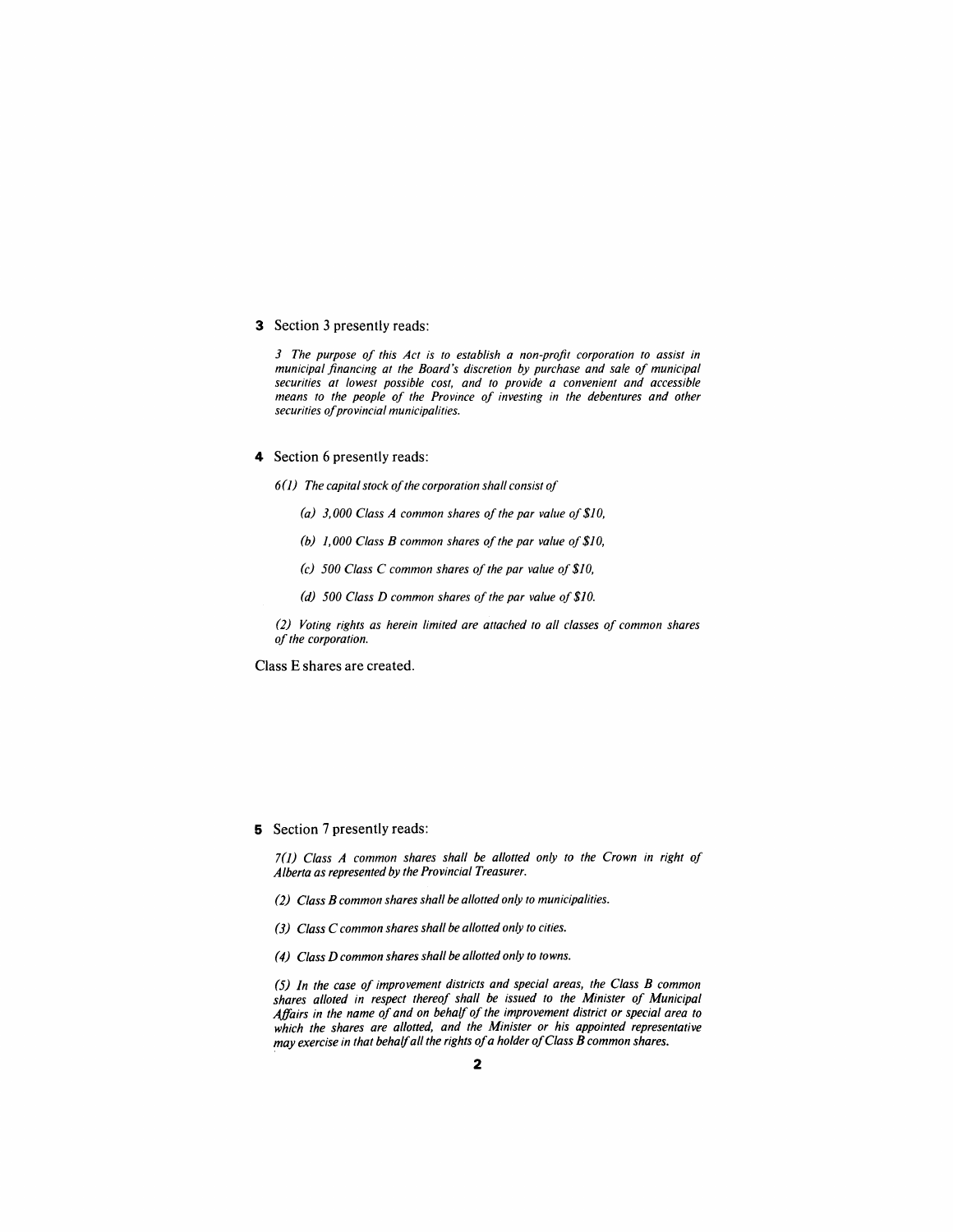exercised on behalf of the holder of them by the Minister of Municipal Affairs. .

(4) The rights attached to Class C, Class D and Class E shares that have been allotted may be exercised on behalf of the holder of them by its council.

#### *6 Section* 8(]) *is repealed and the/ollowing is substituted:*

8(1) Subject to *The Financial Administration Act,* 1977 and notwithstanding any other Act, a municipality, city, town, school district, approved hospital or hospital district may acquire any share that the corporation has made available for allocation to it.

#### *7 Section 10 is repealed and the following is substituted:*

10(1) The corporation may allot shares to cities, towns and municipalities, except irrigation districts, drainage districts and water authorities, in ratios based on the population of each of them or to school districts in ratios based upon the pupil population of each school district in accordance with the regulations but the allotment of shares to approved hospitals, hospital districts, irrigation districts, drainage districts and water authorities shall be one Class B share to each hospital, district or authority.

(2) The corporation shall at all times keep available sufficient shares to enable it to allot shares to new or expanding municipalities, cities, towns, school districts, approved hospitals and hospital districts.

(3) If it becomes necessary for the purposes of subsection (2), the Lieutenant Governor in Council may, by order, increase the capitalization of the corporation but not so as to vary the ratio between the number of Class A shares authorized by section 6 and the other classes of shares authorized by that section.

#### *8 Section* 13(]) *is repealed and the/ollowing is substituted:*

**13**(1) The Board shall consist of 4 elected directors and 5 appointed directors.

# *9 Section* 14 (4) *is repealed and the/ollowing is substituted:*

(4) The shareholders who hold Class E shares may elect one director to the Board.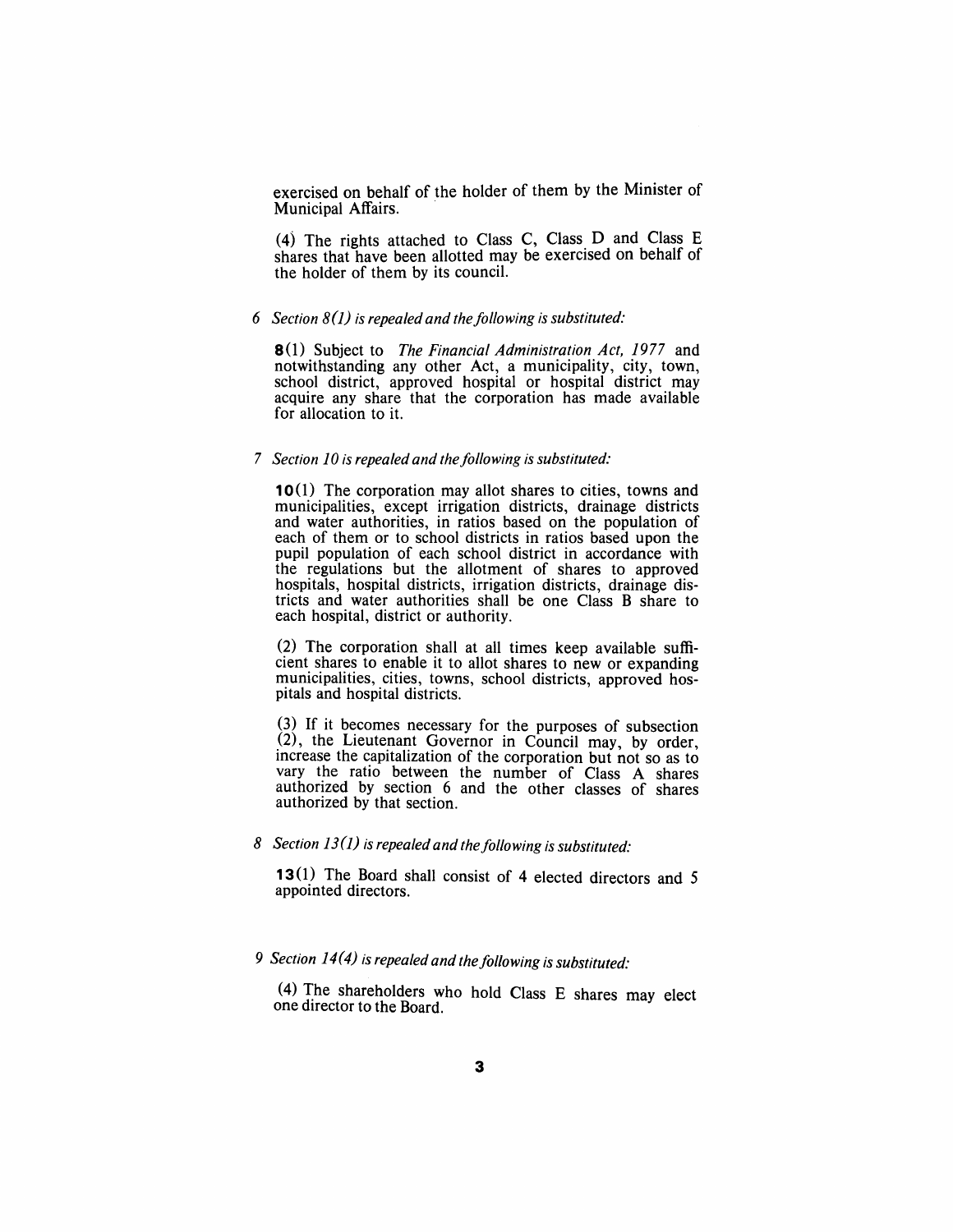*(6) In the case of a county, the Class B common shares shall be held by and in the name of the county and all rights in respect of such shares may be exercised*  by the council or the appointed representative of the council.

#### 6 Section  $8(1)$  presently reads:

80) *Notwithstanding any provision to the contrary in their governing Acts or in any other Act, municipalities, cities and towns may expend moneys for the purchase of any shares that the corporation has made available for allocation to them.* 

#### 7 Section 10 presently reads:

*10(1)* The corporation may from time to time allot shares to municipalities, cities *and towns upon the basis of the populations thereof and in accordance with the regulations made in that behalf but the allotment of shares to school districts, school divisions, hospital districts, owners of approved hospitals, irrigation districts and drainage districts shall be one Class B common share to each such district or division or approved hospital.* 

*(2) The corporation shall at all times keep available sufficient common shares to be able to allot shares to new or expanding municipalities, cities and towns.* 

*(3) When it becomes necessary for the purposes of subsection* (2) *the Lieutenant Governor in Council may, by order, increase the capitalization of the corporation but not so as to vary the ratio between the numbers of Class A common shares authorized by section* 6 *and the other classes of common shares thereby authorized.* 

8 Section 13(1) presently reads:

13(1) The Board shall consist of three elected directors and four appointed *directors.* 

Increases number of directors from 7 to 9.

9 Section 14(4) presently reads:

*(4) The Lieutenant Governor in Council, by order, may appoint to the Board four directors as representatives of the Class A common shareholder.* 

Provides for a director for the Class E shareholders and increases the number of directors for the Class A shareholder.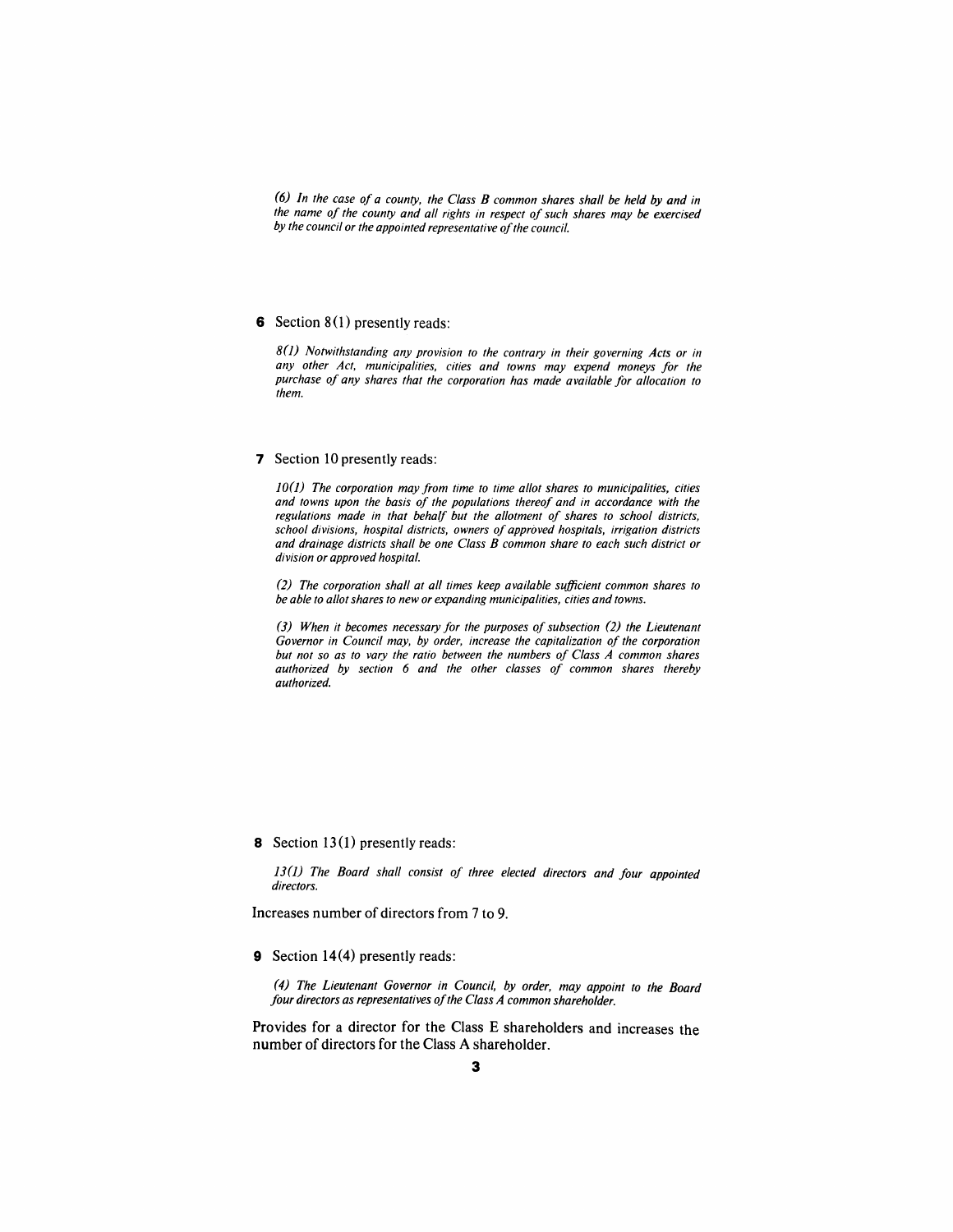(5) The Lieutenant Governor in Council may, by order, appoint to the Board 5 directors as representatives of the Class A shareholder.

#### *10 Section* 15 *is repealed and the/ollowing is substituted:*

**15(1)** No person shall vote a Class B, Class C, Class D or Class E share at an election of directors unless that person has established the right to vote a Class B, Class C, Class D or Class E share, as the case may be, for a director representing the class of share that the person is voting.

(2) A person may establish the right to vote a share by filing with the secretary-treasurer of the corporation within 3 months immediately preceding the election, or at any time prescribed by the by-laws of the corporation, a resolution of the council of the holder of that share appointing that person as its representative at the meetings of the corporation.

#### *11 Section* 17(1) *is repealed and the/ollowing is substituted:*

**17** (1) A director elected by the Class B shareholders at the next annual general meeting of the corporation after this section comes into force shall be elected for a one year term and thereafter a director so elected shall be elected for a 3-year term.

(1.1) A director elected by either the Class C or the Class E shareholders at the next annual general meeting of the corporation after this section comes into force shall be elected for a 2-year term and thereafter a director so elected shall be elected for a 3-year term.

(1.2) A director elected by the Class D shareholders at the next annual general meeting of the corporation after this section comes into force shall be elected for a 3-year term and thereafter a director so elected shall be elected for a 3-year term.

(1.3) A director elected by Class B, Class C, Class D or Class E shareholders may be re-elected.

## *12 Section* 23 *is repealed and the/ollowing is substituted:*

**23** The objects for which the corporation is established are:

(a) the borrowing of money for short or long terms by the issue of any one or more securities;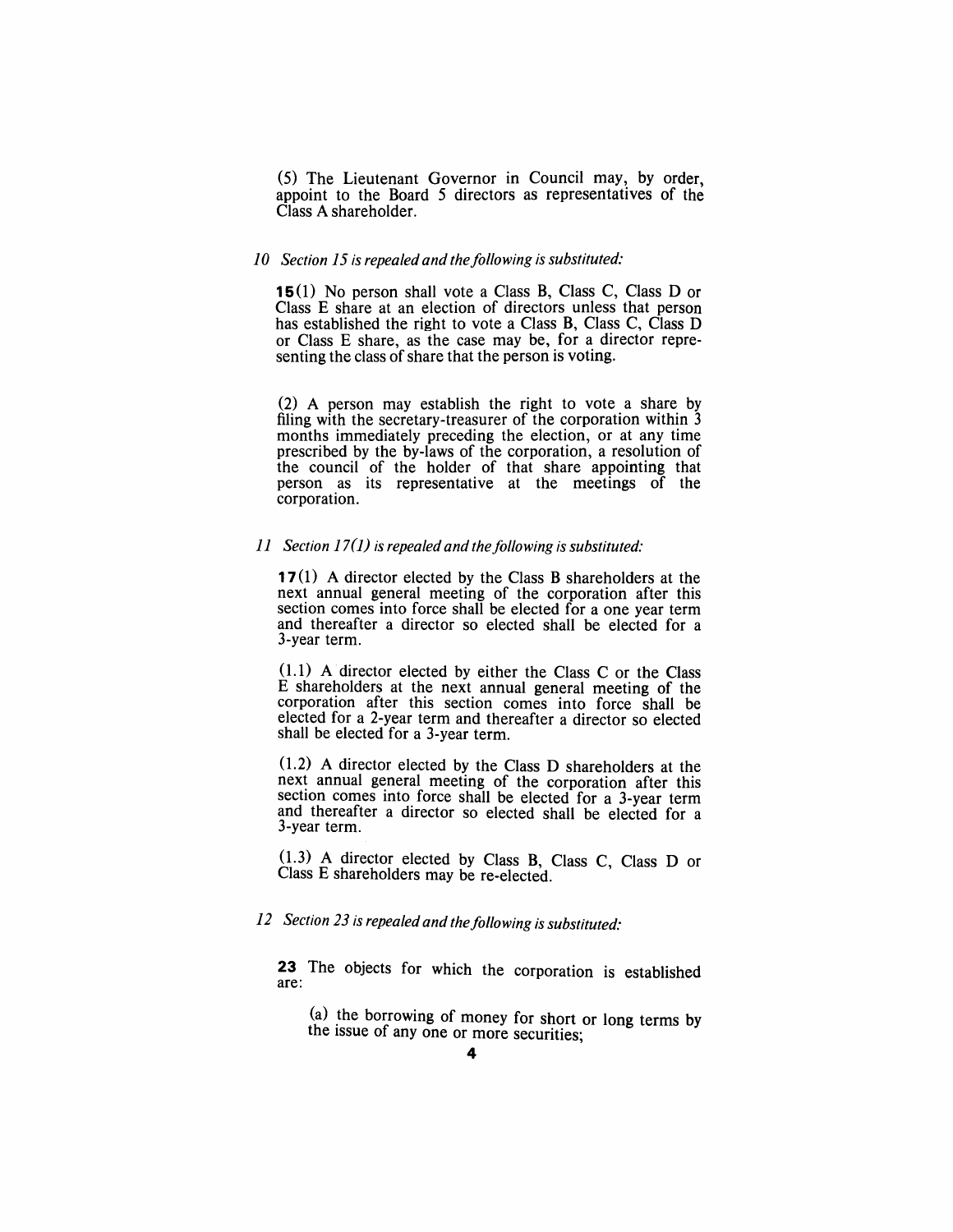#### 10 Section 15 presently reads:

*15 (J) No person shall vote a Class B, Class* C *or Class D common share at any election oj directors unless he has established his right to vote a Class B, Class* C *or Class D common share, as the case may be, Jor a director representing the Class oj common shares that such person is voting.* 

*(2) A person may establish the right to vote such common share by filing with the secretary-treasurer oj the corporation within three months immediately preceding the election, or at any time prescribed by the by-laws oj the corporation, a resolution oj the council oj the municipality, city or town holding such share appointing such person as its representative at the meetings of the corporation.* 

#### **11** Section 17(1) presently reads:

*17(J) The directors elected to the Board continue in office until their successors are elected, and the elected directors may be re-elected by the holders oj the Class B, Class* C *or Class D common shares whom they represent.* 

#### **12** Section 23 presently reads:

23 The objects for which the corporation is established are:

*(a) the borrowing oj money Jor short or long terms by the issue oj notes, bonds, debentures or other securities;* 

*(b) the purchase and sale or other disposal Jrom time to time oj notes, bonds, debentures and other securities oj municipalities, cities and towns*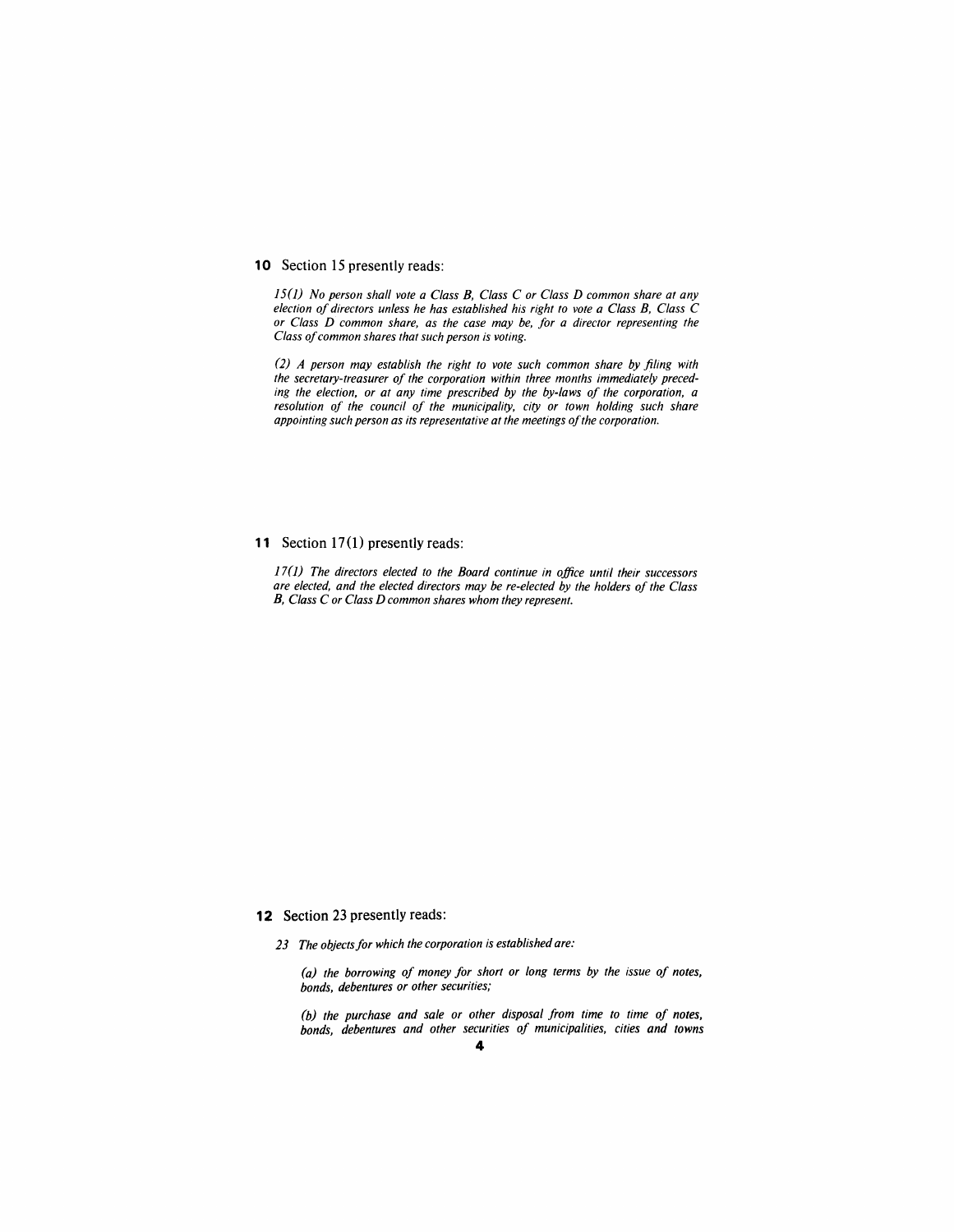(b) the purchase and sale or other disposal of anyone or more securities of a municipality, city, town, school district, approved hospital or hospital district and the lending of money to them upon the security of those securities;

(c) the receipt, holding and investment of money of a municipality, city, town, school district, approved hospital or hospital district on deposit with the corporation;

(d) the acquisition of one or more securities of a municipality, city, town, school district, approved hospital or hospital district for sale to residents of Alberta.

*13 Section* 31 (1) *is amended by striking out* "\$2 800000000" *and substituting* "\$3 200 000 000".

#### 14 Section 34 is repealed and the following is substituted:

**34** The corporation shall annually, after the end of its fiscal year, submit audited financial statements and an annual report to the Provincial Treasurer who shall lay a copy of them before the Legislative Assembly if it is then sitting or, if it is not then sitting, within 15 days after the commencement of the next ensuing sitting.

*15 Section* 36(2) *is amended by striking out* "the approval and assent of the Local Authorities Board or the ratepayers to".

*16 Section* 41 *is amended* 

*(a) by striking out* "debentures or other", *and* 

*(b) by striking out* ", debentures and other" *and substituting* "and" .

*17 In the/allOWing provisions* "common" *is struck out:* 

section 9; section  $11(1)$ ; section  $14(1)$ , (2) and (3); section  $18(b)$ ;  $(2, 3)$ section  $21(1)$ .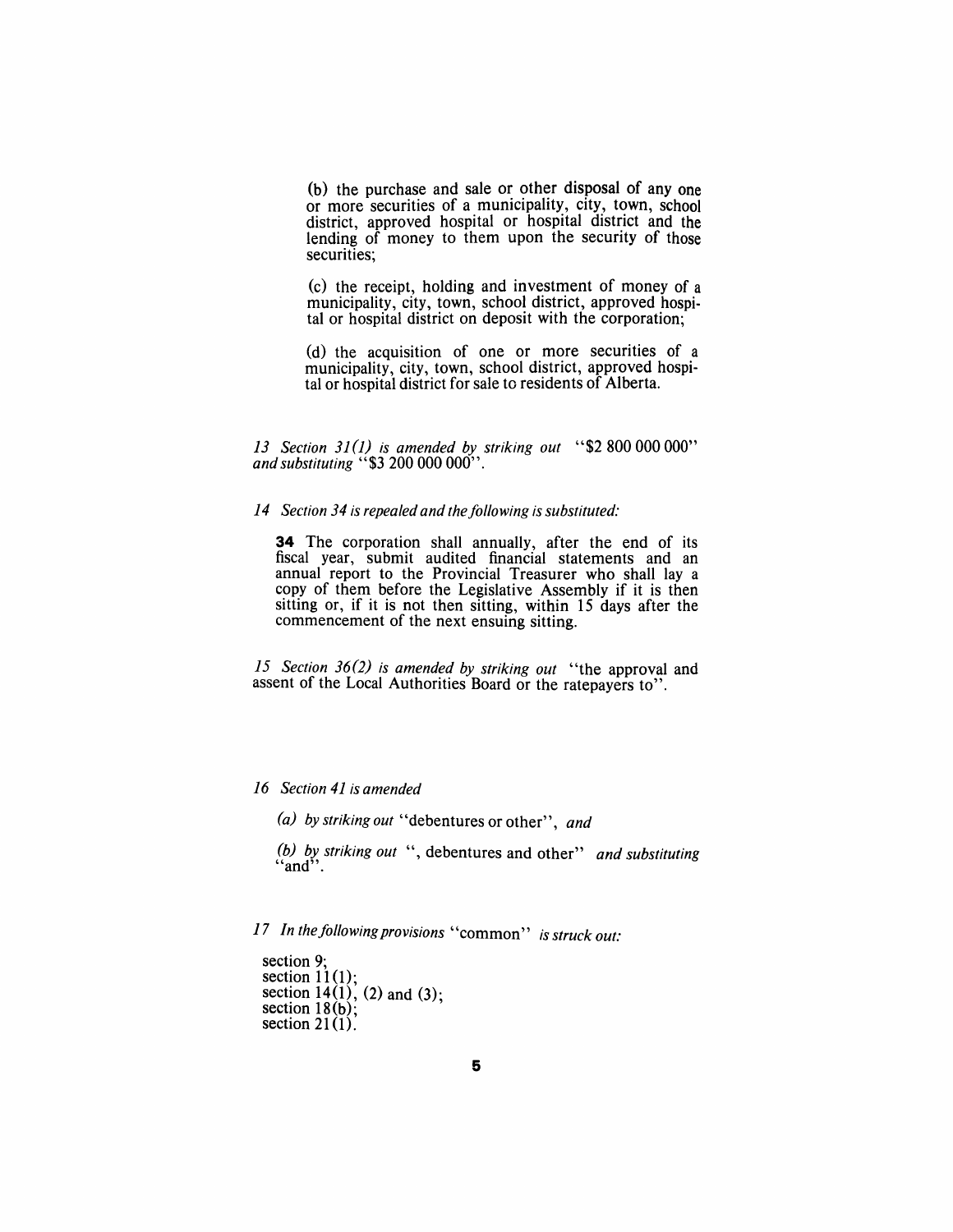*within Alberta, and the lending of money thereto from time to time upon the security of such securities;* 

*(c) the receipt, holding and investment from time to time of municipal moneys on deposit with the corporation;* 

*(d) the acquisition of municipal, city or town notes, bonds, debentures or other securities for sale from time to time to the residents of Alberta.* 

Consequential.

#### **13** Raises borrowing limits for the Corporation from \$2 800 000 000 to \$3 200 000 000.

#### **14** Section 34 presently reads:

*34 A copy of the auditor's report verified by the auditor shall be deposited with the Provincial Treasurer and by him laid before the Legislative Assembly at the session thereof next ensuing after the making of the auditor's report.* 

#### **15** Section 36(2) presently reads:

*(2) Nothing in this section shall be construed to relieve a municipality, city or town from compliance with any statutory requirement relating to the approval and assent of the Local Authorities Board or the ratepayers to any borrowing by the muniCipality, city or town.* 

**16** Section **41** presently reads:

*41 Loans by the corporation to municipalities, cities and towns, and debentures or other securities of municipalities, cities and towns purchased or held by the corporation, rank pari passu with loans, debentures and other securities outstanding in respect of such municipalities, cities and towns.* 

Consequential.

**17** Consequential.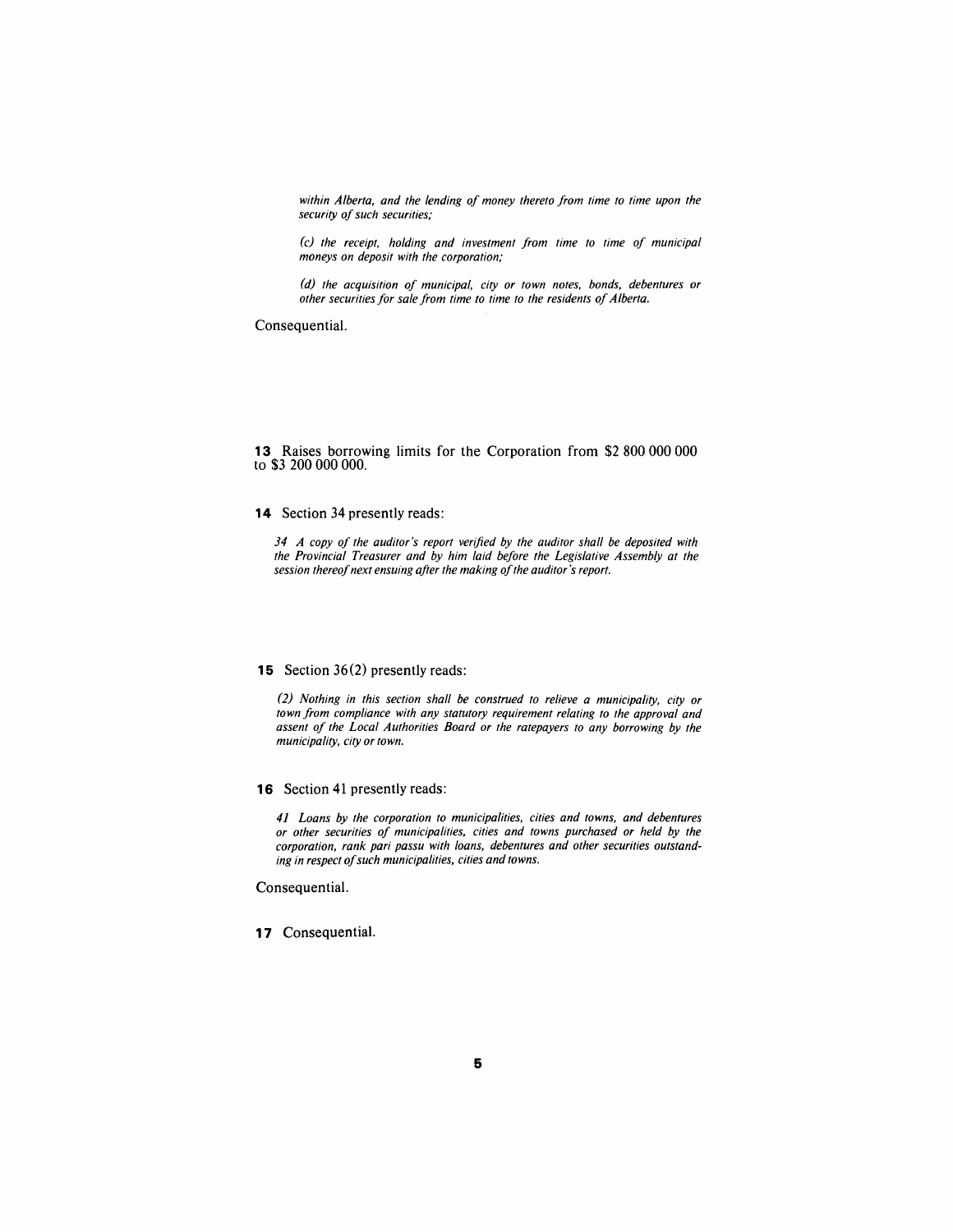*18 In the following provisions* "notes, bonds, debentures or other" *is struck out wherever it occurs:* 

section  $24(1)(a)$  and (i); section  $25(2)$  and  $(3)$ ; section  $27(2)(g)$ ; section  $31(3)$  and  $(5)$ .

*19 In the following provisions* "and towns" *is struck out wherever it occurs and* ", towns, school districts, approved hospitals and hospital districts" *is substituted:* 

section  $24(1)(i)$ ; section  $28(1)$  and  $(2)$ ; section  $36(1)$ ; section 41.

*20 In the following provisions* "notes, bonds, debentures and other" *is struck out:* 

section  $25(1)$ ; section  $27(2)(h)$ ; section  $31(1)(a)$ .

*21 In the following provisions* "or town" *is struck out wherever it occurs and* ", town, school district, approved hospital or hospital district" *is substituted:* 

section 32; section  $36(1)$  and  $(2)$ ; section 37.

*22 This Act comes into force on the day upon which it is assented to.*